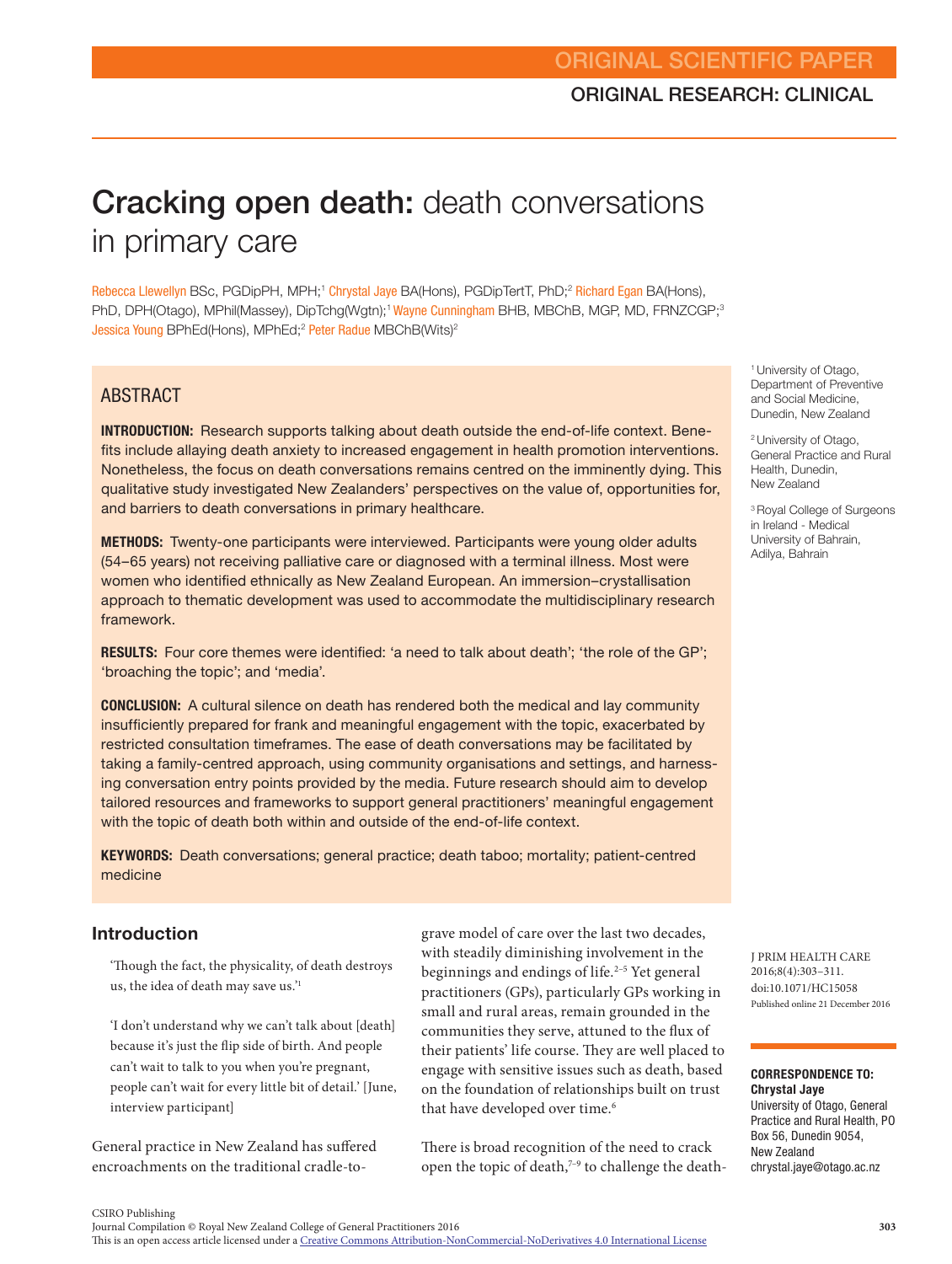ORIGINAL RESEARCH: CLINICAL

# WHAT GAP THIS FILLS

What is already known: The need to 'crack open death' as a topic of conversation in the primary health care setting has previously been acknowledged, and general practitioners appear well placed to raise this sensitive issue. Despite this, the focus on death conversations remains largely in the context of end of life care.

What this study adds: This study identifies some complexities that surround death conversations from a patient perspective. Death conversations are considered within the purview of general practice but lack of preparedness for them was identified in both the lay and medical community.

> denying culture that seems convinced that an endless supply of life-prolonging health is available, at a price.<sup>7,10-13</sup> Perceived benefits of removing the cultural silence on death and dying are considered far-reaching: reduced death-related anxiety and increased acceptance of mortality;<sup>14,15</sup> increased knowledge, documentation and stability of end-of-life care wishes;<sup>16,17</sup> increased engagement with palliative services and reduced hospitalisation;<sup>17</sup> and increased engagement with health promotion interventions.18 Disadvantages are that death conversations are resource intensive, there may be fear of diminishing or

Table 1. Summary of participant's demographic and recruitment data ( $n = 21$ )

| <b>Sex</b>                 | Female                              | 15             |
|----------------------------|-------------------------------------|----------------|
|                            | Male                                | 6              |
| <b>Ethnicity</b>           | NZ European                         | 9              |
|                            | Samoan                              | 1              |
|                            | Tokelauan                           | 1              |
|                            | <b>Malaysian Chinese</b>            | 1              |
|                            | South African                       | 1              |
|                            | Canadian                            | 1              |
|                            | <b>British</b>                      | $\mathbf{1}$   |
| <b>Recruitment pathway</b> | General practice referral           | $\overline{2}$ |
|                            | Local newspaper advertisement       | $\overline{7}$ |
|                            | University newsletter advertisement | 9              |
|                            | Friend/colleague referral           | 3              |
| <b>Place of interview</b>  | Personal home                       | 6              |
|                            | University interview room           | 9              |
|                            | Workplace office                    | 6              |

Data are presented as n.

extinguishing hope, and unwillingness to engage on the part of both doctors and patients.19

Despite these acknowledgments that conversations about death are important for all people – regardless of age and state of health – the focus on death conversations remains centred on the imminently dying and sequestered within the context of advance care planning.20–22 Cotton argued that death conversations should be viewed as routine and as important as blood-pressure checks.23 More recent research affirms that many patients find the topic of death acceptable and a platform for discussing disease risk and health promoting behaviours;<sup>24,25</sup> the conversation simply needs to be tailored to the individual.<sup>23,24</sup> Two fundamental aspects of general practice in New Zealand enable clinicians to provide such personalised care: a patient-centred approach and continuity of care.<sup>26</sup>

The research presented in this paper is part of a preliminary investigation into New Zealanders' expectations of the time and cause of their own death, and how these influence health behaviours. Specifically, the study scrutinised the role of GPs and explored implications for practice. This paper describes and discusses these implications.

# Methods

The target population was young older adults (54–65 years) who were not receiving palliative care and had not been diagnosed with a terminal illness where death was expected within the following 12-month period. Twenty-one participants living in the greater Dunedin region were recruited following the recruitment pathway described in Table 1. Ethics approval was obtained from the University Ethics Committee (Health) (H14/144).

An interview schedule was developed following three practice interviews. Flexible questions were framed around three core areas: reflections on aging and death; openness to, current engagement in, and influences on death conversations; relationship between death and health behaviours. Interviews were held in participants' choice of venue and were digitally recorded,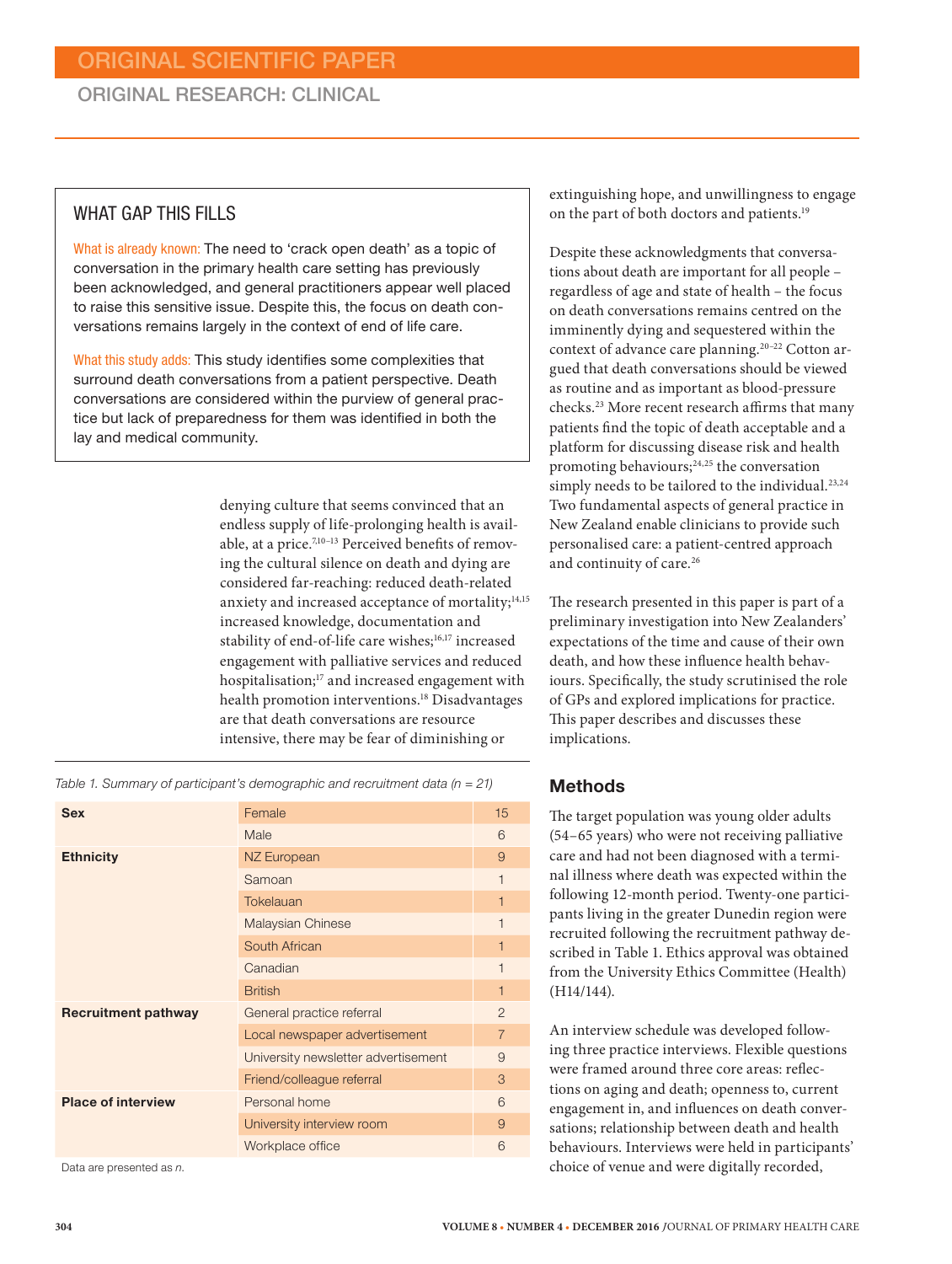transcribed verbatim and member-checked, then circulated among the research team for feedback and ongoing direction regarding the data collection process.

The analytic approach was immersion–crystallisation, a method suited to phenomenological research concerning lived experience and a multidisciplinary approach (our research team drew on expertise in anthropology, sociology, public health and general practice).<sup>27-30</sup> Data analysis was conducted on an ongoing basis as each transcript was completed. Two team-wide coding concordance meetings were held. The first developed a coding framework for thematic analysis. The second discussed the preliminary thematic development, explored alternate interpretations and reached consensus concerning how to report the findings.

The reported findings largely concern the second core research area: openness to, current engagement in, and influences on 'death conversations'. All names are pseudonyms.

# **Results**

Four core themes were identified: 'a need to talk about death'; 'the role of the GP'; 'broaching the topic'; and 'media.' Each theme is described by subthemes, and further illustrative quotes are contained in Table 2.

## A need to talk about death

#### Rare and precious opportunity

Many participants expressed, unprompted, that they were grateful for the process of the interview, in its provision of an opportunity to discuss matters of aging, death and dying. Many participants reported that health professionals should broach the subject of death with patients. The perceived benefits of death conversations were far-reaching: from ensuring one's end-of-life preferences are upheld, to averting potential conflict between different groups of health professionals, family members and care agencies that may be involved in end-of-life care. Participants viewed discussions around death as a way to normalise death in a

sociocultural environment where death is not as frequent nor familiar as it was for earlier generations, due to improved public health and medicine.

'People need to talk about it [death] more. I think it's because it's such a taboo subject – and it shouldn't be.' [Mable]

#### Inadequately prepared

Two key issues were raised relating to insufficient preparedness to engage in death conversations. Foremost, various participants felt inadequately prepared to effectively discuss death or provide support to family and friends in need, which they attributed to a cultural reluctance to talk seriously about death. A gap regarding the availability, knowledge of, or prominence of services and resources related to death and dying was identified. Second, the need for more 'truthful' death conversations was also raised. Various participants relayed potentially devastating instances where medical professionals had not been forthright about the impending death of relatives. This may be in keeping with the principle of not extinguishing hope. However, the death taboo was seen by participants to be propagated by the medical establishment itself, which is indicative of a societal need to normalise and increase confidence with death conversations.

'When my mother was in hospital, I had no idea – none of us did – that she was actually dying… It's sort of like they're trying to protect you from something that's very obvious. It must be obvious. Yeah, I don't think people appreciate having someone try to spare their feelings.' [Olive]

# GPs' role

#### Attitudes and expectations

Some participants referenced the traditional 'doctor as expert' type of relationship and indicated that they had not made lifestyle changes because their doctor had not initiated that advice. While these responses suggest that participants may be willing to follow their doctor's advice, it also places doctors in the difficult situation of being held responsible for inaction.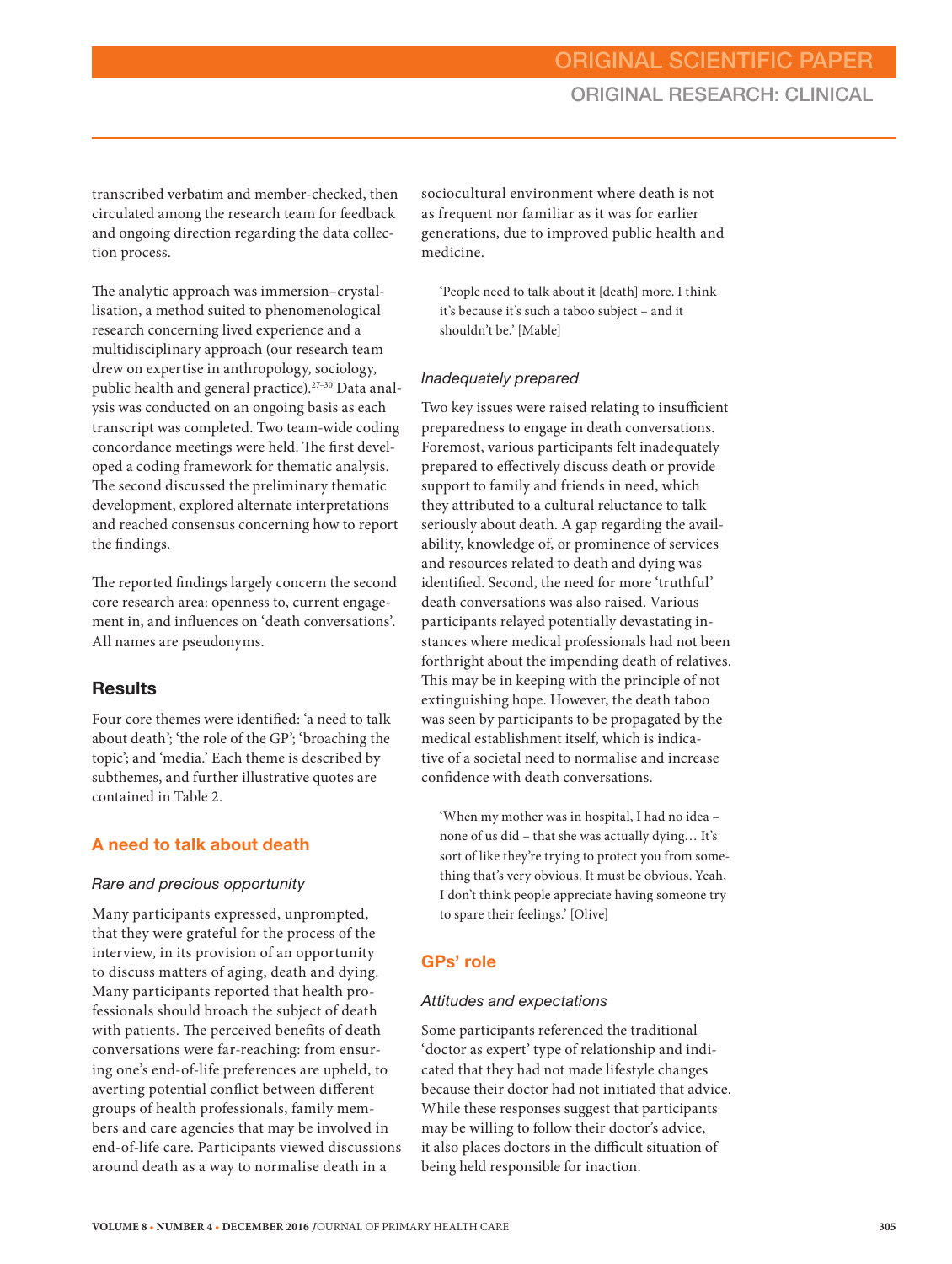ORIGINAL RESEARCH: CLINICAL

#### Table 2. Thematic framework and indicative quotes

| Theme                                  | <b>Subtheme</b>                                       | <b>Indicative quotes</b>                                                                                                                                                                                                                                                                                                                                                                                                                                                                                                                                                    |  |
|----------------------------------------|-------------------------------------------------------|-----------------------------------------------------------------------------------------------------------------------------------------------------------------------------------------------------------------------------------------------------------------------------------------------------------------------------------------------------------------------------------------------------------------------------------------------------------------------------------------------------------------------------------------------------------------------------|--|
| A need to<br>talk about<br>death       | <b>Rare and</b><br>precious<br>opportunity            | • Olive: 'It's actually really interesting just to say out loud stuff that you think but never voice. Because<br>why would you? You don't sit down with friends and, 'Let's have a chat about death'. You just don't<br>do it, do you? No.'                                                                                                                                                                                                                                                                                                                                 |  |
|                                        |                                                       | . June: 'Yes, it's been good to talk to someone about it. Because I've had all of this stuff bubbling<br>around in my head and not a lot of outlet for it.'                                                                                                                                                                                                                                                                                                                                                                                                                 |  |
|                                        |                                                       | • Saul: 'Just to ask people what their attitudes to death are, is valuable in itself because we now live in<br>a society where that's the last question that people want to be asked.'                                                                                                                                                                                                                                                                                                                                                                                      |  |
|                                        |                                                       | . Wendy: 'See now I shouldn't feel unusual for wanting to talk about it, and yet I do. By talking about it<br>with you, you've made me sort of confront myself again. That's another reason why it's good to talk.'                                                                                                                                                                                                                                                                                                                                                         |  |
|                                        | <b>Inadequately</b><br>prepared                       | . Wendy: 'It was really hard to talk to her about death It was really hard for me to know how to<br>approach her. It was so big for her but it was this big wall, like she was so isolated. It was sort of<br>terrible actually I had to really get over myself to go and see her and interact with her because it was<br>so much easier to run away from her.'                                                                                                                                                                                                             |  |
| Role of the<br>General<br>practitioner | <b>Attitudes and</b><br>expectations                  | • Barry: 'If I go to a doctor or a medical practitioner, I want to engage in a conversation about my<br>health. If I ask a question, I expect it to be answered'                                                                                                                                                                                                                                                                                                                                                                                                            |  |
|                                        |                                                       | • Angela: 'I like to empower myself with my own health information'                                                                                                                                                                                                                                                                                                                                                                                                                                                                                                         |  |
|                                        |                                                       | • Carrie: 'I think most people tend to have the same GP for an extended period of time, unless of<br>course you move towns. So you build up that relationship with that person just like you do with your<br>hairdresser, if you think about the subjects you touch on when you're getting your hair done.'                                                                                                                                                                                                                                                                 |  |
|                                        |                                                       | . David: 'I'm sure that where people who are overweight or obese, then they will give the lectures and<br>the talks about what they should do. But I think how it comes across as a lecture or a talk, it's not<br>necessarily to say, 'Look, I want to give you some advice about retirement and how you're going to<br>get through to a ripe old age.' Their role is to look after them today. While they should have them to<br>look after for the rest of their life, I don't necessarily think that's top of their agenda. Could be doing<br>them a great disservice.' |  |
|                                        |                                                       | . Marsha: 'I think people could think about are there things I want to tidy up? Are you leaving, with<br>your legacy, are you leaving some things that you are not that happy about? Where you feel that you<br>wronged somebody. Because I know sometimes with people when they get older those things can<br>be bothering them.'                                                                                                                                                                                                                                          |  |
|                                        |                                                       | • Tracey: 'Do you want partners? That sort of thing. That can make for an interesting question. How<br>does that influence what you do over this next ten years? Am I actively hunting because I don't want<br>to be on my own or you know?'                                                                                                                                                                                                                                                                                                                                |  |
| <b>Broaching</b><br>the topic          | <b>Windows of</b><br>opportunity                      | . Tracey: 'Going into 60, my risks go up. Up until now, the last quite a few years, I've just been taking<br>aspirin, but now just in the last six weeks they've put me on to a form of chemotherapy which will<br>bring the platelets down. That's because I turned the magic age of 60. That was like 'Oh! Okay'                                                                                                                                                                                                                                                          |  |
|                                        |                                                       | . Wei: 'Maybe now that you've asked me question, I might start looking for answers myself.'                                                                                                                                                                                                                                                                                                                                                                                                                                                                                 |  |
|                                        |                                                       | • Tracey: 'And is that what it's called? Advanced care directive? I could Google something like that?'                                                                                                                                                                                                                                                                                                                                                                                                                                                                      |  |
|                                        | <b>Framing the</b><br>conversation                    | · Saul: 'It's like saying, 'Oh yeah well I'm becoming old and decrepit, so I'll join an organization for old<br>and decrepit people.' It's like going to reinforce that mindset that you're not coping. I'm sort of being<br>the devil's advocate here because I think you can over-talk the problems involved with ageing and<br>fence it off as a special area.'                                                                                                                                                                                                          |  |
|                                        |                                                       | • Tracey: 'I reckon group talks, like we try and do now and then with our friends, even if the GP says,<br>'Oh, I'm having a meeting of people in their sixties. Do you want to get together and talk about what<br>you're doing for the next ten years?' That sort of thing. Getting together with people of similar ages.'                                                                                                                                                                                                                                                |  |
|                                        | <b>Community</b><br>pathways                          | • Henry: 'The body in Christian terms is referred to as the Temple of the Holy Spirit. The body is<br>sacred. I once heard a minister at a Christian mission telling people in Tonga, why they should<br>not smoke. He said your body is a Temple of the Holy Spirit. You should not contaminate it with<br>cancer causing chemicalsThey had an ethical dilemma, how do they align their practice with their<br>theology?'                                                                                                                                                  |  |
| <b>Media</b>                           | <b>Powerful</b><br>brokers of social<br>consciousness | . Wei: 'You can't help [thinking about death] if you tend to read the health section in any magazine,<br>newspaper that you come across.'                                                                                                                                                                                                                                                                                                                                                                                                                                   |  |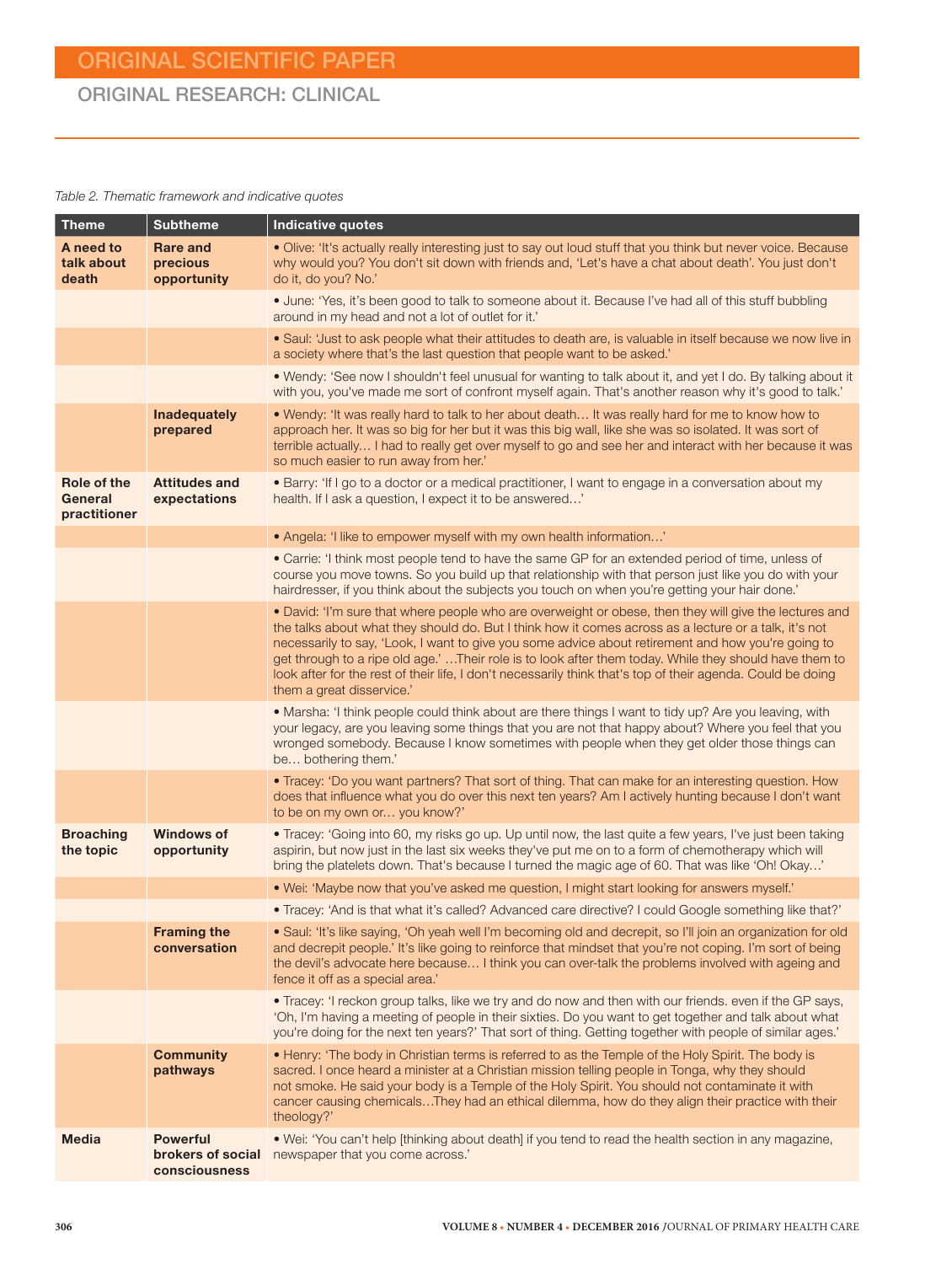'I haven't talked to my doctor about [death], no. He hasn't asked. I trust them that they're doing the right thing.' [Karl]

Other participants however, expressed strong expectation to be active and equal players in health management strategies and decision-making. Some participants voiced outright distrust in health professionals, often due to negative past experiences. Lack of faith in the medical establishment appeared to reduce the readiness to seek or adopt advice, while at the same time increasing participants' reliance on self-research and personal risk assessment.

'He [GP] did try to push statins onto me and I refused. There is a point here where I will go and do my own research. I won't just swallow the drugs that are pushed onto me.' [June]

# Future planning

Participants valued the 'cradle-to-grave' model of general practice. The continuity of care afforded by this model was seen to provide the level of intimacy necessary for frank conversations about sensitive issues. Nonetheless, constraints of the current health care system were broadly recognised. Short timeframes of standard GP consultations were seen as a significant constraint to meaningful engagement and discussing issues that at first sight might be outside those pertaining to patients' presenting complaints.

Nonetheless, greater discussion or engagement with 'future planning' was considered desirable by many participants, who advocated for clinicians to prompt reflection on the ageing baby boomer phenomenon. Such future planning was not only concerned with physical aspects of aging and death, but also psycho-socio-spiritual matters. Overall, there appeared to be agreement that *'*at the end of the day, growing older and dying is about negotiating relationships*'* [Barry], and that this should be acknowledged in the clinical setting.

## Broaching the topic

Having established the need to talk about death within consultations, and that the topic lay

within the purview of GPs, various insights were offered by participants about how to initiate death conversations.

## Windows of opportunity

It appeared that various windows of opportunity for death-and-aging-related conversations were not adequately harnessed. The change in Tracey's (Table 2) pharmaceutical regime had sparked significant changes regarding age-related selfperception and the fleeting nature of life, yet the topic of aging and death had not been broached by her doctor. The research interview appeared to provide the first opportunity for some participants to actively reflect on matters of great personal significance, and the consequences of lifestyle decisions.

Aside from capitalising on occasions of significant medical incidents or life-stage transitions, participants wanted clinicians to initiate death conversations of their own accord. As mentioned in the previous theme, deference to medical practitioners for health management guidance, prompting and monitoring was commonly expressed on the grounds of trust and limited personal medical knowledge.

'My husband has psoriatic arthritis. I don't know how he's going to go in the future. He might not be able to work… That would be quite a good thing for doctors to initiate [a family-based consultation to discuss the future].' [Heather]

The power of prompting was indicated throughout the interview process. Following discussion of end-of-life care, some participants conveyed their intention to complete an advanced care directive and initiate conversations with family members. The ability of the health care setting itself to provide opportunities for the development of death awareness or consciousness was also suggested, such as the availability of 'death and dying' information or guidebooks in doctors' surgeries. Further, there may an opportunity for another health care professional, nurse or counsellor to explore these death issues with relevant patients and family members.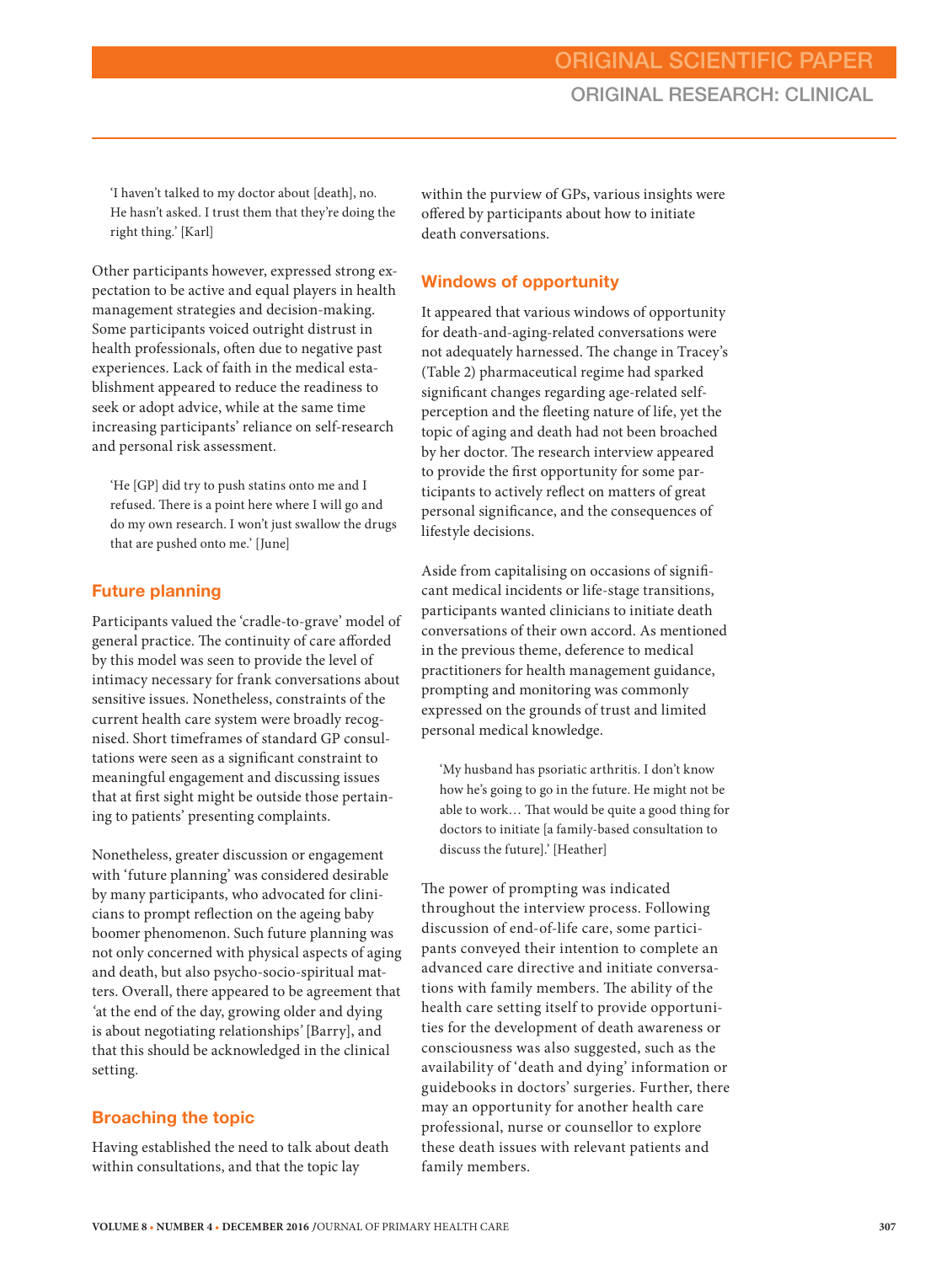#### Framing the conversation

The framing required to ensure meaningful engagement with the topic of death appeared to be highly variable, and dependent on individuals' self-perception regarding age and state of health. Overall, participants suggested that death conversations be framed within needs and risk assessment frameworks for each patient.

Taking a wellness- and family-centred approach was suggested by some as a way to engender comfort with the issue. Various benefits were perceived to flow from the involvement of family members in clinician-led death conversations. These included increased willingness to talk about sensitive issues due to the involvement of an unbiased, authoritative third party; more serious consideration of and adherence to health advice; increased sustainability of health management changes due to increased family understanding of and involvement in these changes.

'I think that a [family-based consultation] would be the sort of thing that [husband] would be more likely to respond to, because a GP is a professional.' [Winona]

#### Community pathways

Reference was also made to alternate settings to instigate death conversations, such as religious organisations, volunteer groups and workplaces. These three groups were considered to be potentially powerful brokers between individuals and primary health care.

'It was at the fire brigade because they had a yearly check-up… Yeah, that the blood pressure wasn't right. 'You need to go and see the doctor,' 'okay'.' [Karl]

#### Media

## Powerful brokers of social consciousness

Participants referred to the media as a significant source of health-related information that guided health management strategies and general perspectives on death and aging. The media was able to prompt death planning or consideration; the power of funeral advertisements was cited, having sparked some participants to initiate family conversations about end-of-life care. The power of the media was also notable in that nearly all participants raised the issue of euthanasia and appeared to be engaged – to varying degrees – in the public euthanasia debate taking place in New Zealand at the time of interviews. Participants considered the media a powerful tool to break both the 'death taboo' and the general silence on what many felt was still perceived to be an 'undesirable' or 'uncomfortable' conversation.

'I think it's spoken about more even in a subtle way on the telly and stuff. You've got that ad about funeral cover and the funny thing is, if you're over 55… you're automatically accepted. I remember thinking, 'oh my God, it means I'm in the range, I'm in the zone for this,' which is a little scary.' [Carrie]

#### **Discussion**

This research adds to a small body of literature affirming the need for 'death conversations' in primary care. The semi-structured interviews provided valuable insights regarding the value of, opportunities for and barriers to death conversations in this setting. Participants expressed gratitude to the interviewer for the opportunity to discuss death and dying. A cultural silence on death was perceived to have rendered both the medical and lay community insufficiently prepared for frank and meaningful engagement with the topic. Death conversations were considered well within the purview of general practice, although tensions were perceived regarding timeframes for meaningful engagement.

Nonetheless, continuity of care in general practice provided ongoing opportunities and the necessary foundation of trust and personal intimacy, to raise the topic of death. Participants provided insights regarding the need for individualised 'framing' of death conversations, the value of a family-centred approach, and the potential for community settings to provide useful windows of opportunity for death conversations. The American Bar Association's Commission on Law and Aging suggests that opportunities for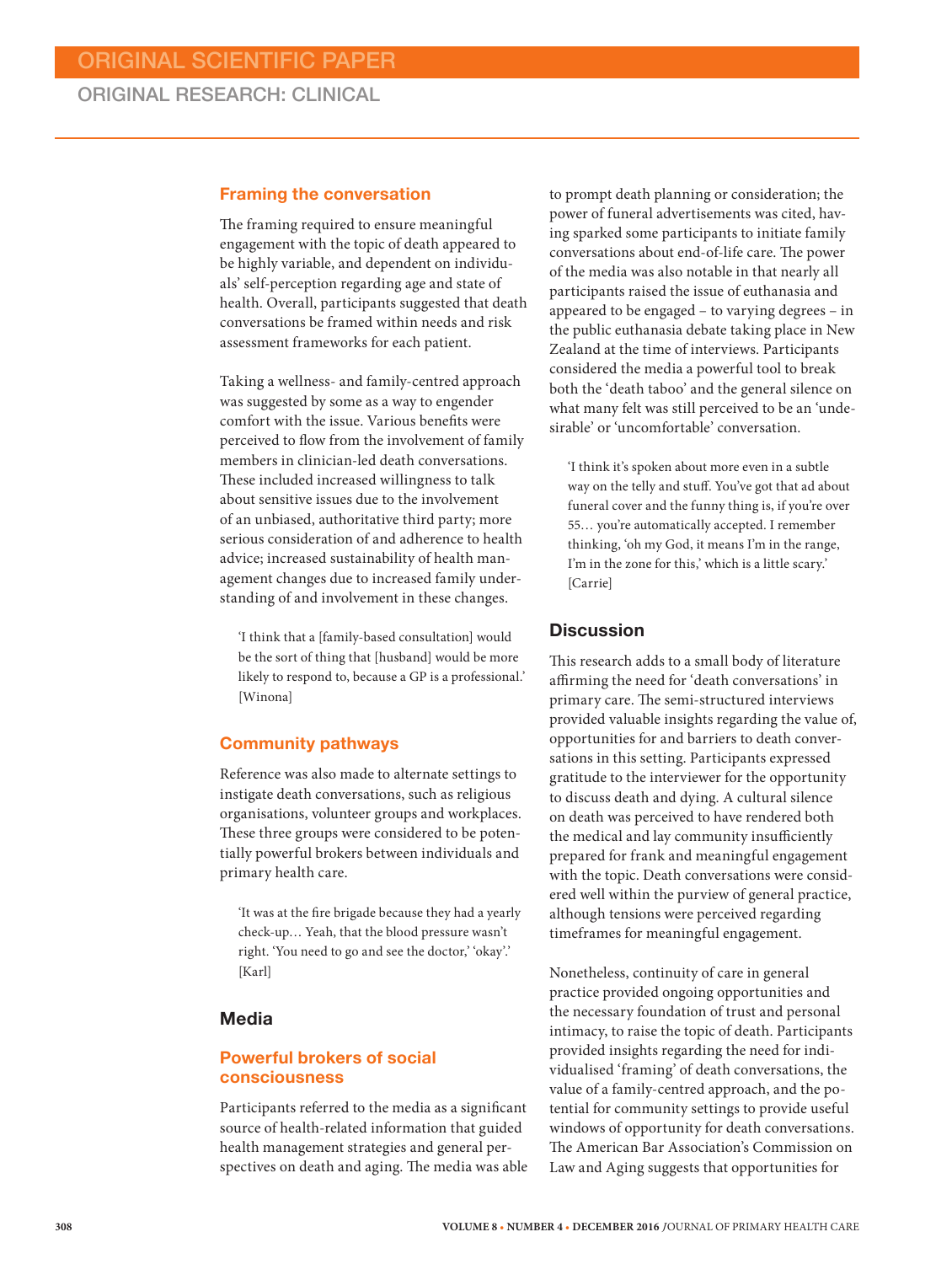advanced care planning arise with deaths of family members and friends, divorce, new diagnoses, significant declines in health, or when people reach a new decade of life.<sup>31</sup> We suggest that these life events also offer windows of opportunity for GPs to initiate death conversations with patients.

The present findings support existing literature identifying a culture shift regarding death preparation in medical professionals.8 The advance care planning literature provides insight into barriers for meaningful engagement with death, from a tendency to avoid the topic and reassure that 'all is well' in situations of serious illness, to lacking the time, skills or general willingness to engage with the issue.<sup>32-35</sup> We support the conclusion by McLennan *et al*. that death conversations fall within the role of health professionals, and that steps need to be taken to ensure death is not 'avoided at personal and professional levels.'36

Increased engagement with advance care planning and end-of-life care processes that facilitate increased death conversation preparedness by GPs are currently being rolled out in New Zealand.37 However, as the article by Cotton points out, death conversations should not be confined to the end of life.<sup>23</sup> Resources for death conversations in the context of advance care planning and hospice care already exist.38,39 If the experiences and perspectives of our participants reflect those of other New Zealanders, there may be a need for tailored resources that support GPs to engage in death conversations at all stages of age and health. Participants of this study indicated that advance care planning provides a credible point of entry to death conversations, so the promotion of early, iterative advance care planning processes grounded in the elucidation of health values may provide the key for greater engagement with death conversations – outside the end-of-life context – by both medical and lay communities.16,40

The 'Respecting Choices' initiative is an international model for early advance care planning.<sup>41,42</sup> 'Respecting Choices' approaches advance care planning as an 'ongoing process of communication' with three formal steps: the 'first step' where advance care planning conversations are personalised to the context of any healthy adult

over the age of 18 years; the 'next step' to address the needs of patients who are experiencing complications with their chronic condition; and a 'last step' for patients having reached the need for end-of-life care. The power of 'Respecting Choices' is its framing of death conversations as pertinent to all individuals, regardless of age and state of health, while at the same time acknowledging its heightened relevance for people experiencing serious medical complications or who are at the end of their lives. National adoption of such an early iterative process, we expect, would provide a simple strategic framework for GPs and other health care professionals to engage with the topic of death, enhancing their preparedness and willingness to 'crack open' the subject with patients of all ages.

Harnessing the various entry points provided by the media may also facilitate death conversations in consultations, particularly when patients with whom GPs would like to have these conversations are reluctant to engage. The availability of such entry points was evidenced by unprompted reference to the widely reported Lecretia Seales euthanasia court case in New Zealand by nearly all participants, and the popularised Longevity Explorer Ubble Test (www.ubble.co.uk/), which offers an indication of relative against actual age.43,44 The recent rise of 'death' as a topic of exploration in the media can be seen to signal – as our participants affirmed – that there may be a need for greater engagement in death conversations in primary care.

In light of the small and mostly self-selected participant sample, insights drawn from the interviews are necessarily tentative. This paper provides insight into patients' perspectives of talking about death outside of end-of-life care. If progress on cracking open the cultural silence on death is to be achieved, research into doctors' perspectives on death conversations also is necessary. We suggest three key areas for investigation: what are the attitudes of GPs towards death conversations?; what resources and frameworks can be made more salient and accessible to assist death conversations in primary care?; and how can GPs use community settings and the media towards the goal of meaningful engagement around the topic of death? The authors propose a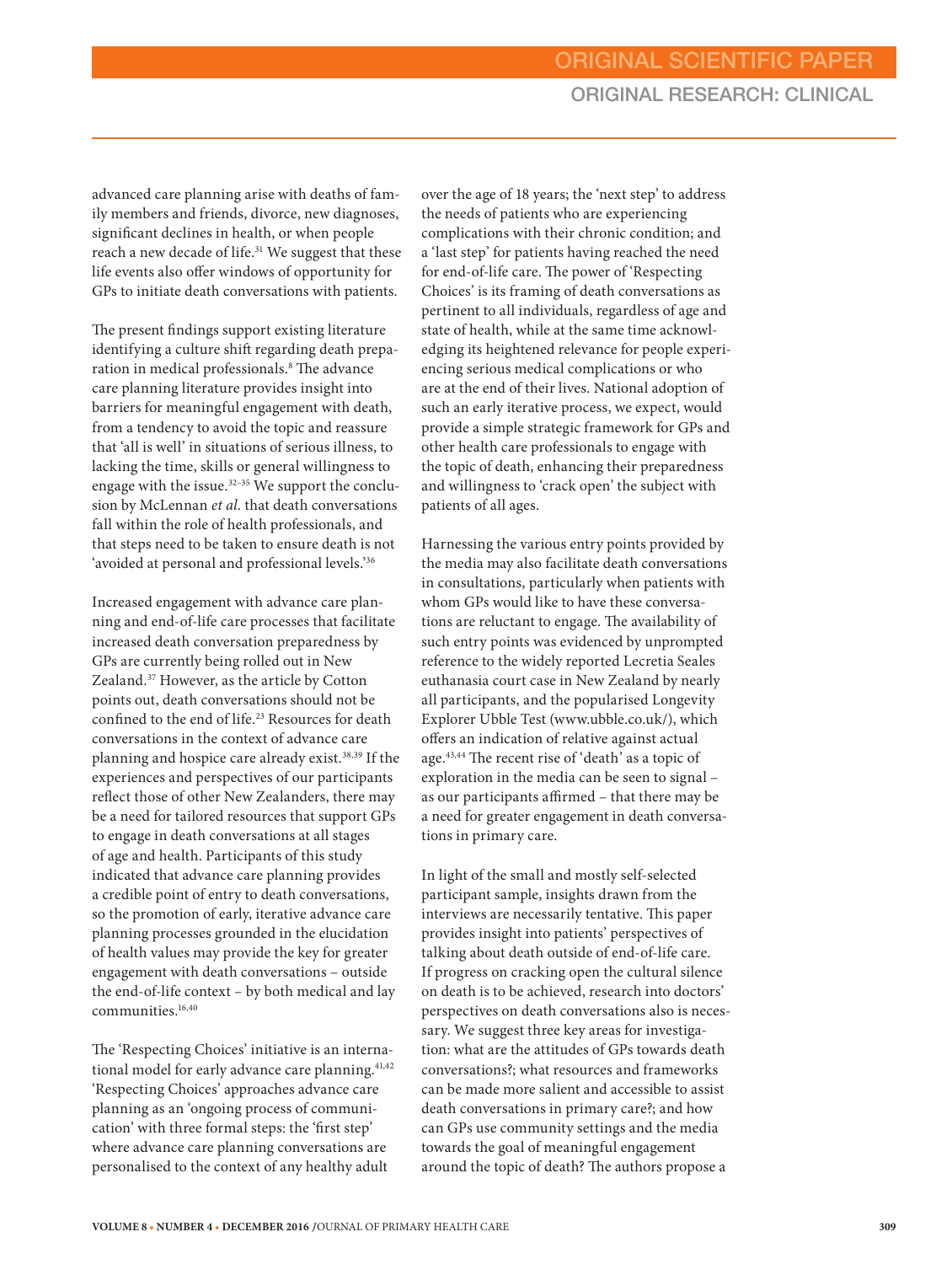ORIGINAL RESEARCH: CLINICAL

study using a nationally representative sample of both doctors and patients to shed light on these questions, and further elucidate the potential of death conversations to increase engagement with death-and-aging-related, health-promoting behaviours.

#### References

- 1. Yalom ID. Love's executioner. New York: Basic Books; 1989.
- 2. Gray B. Lead maternity care needs to be embedded in general practice: yes. J Prim Health Care. 2015;7(1):71–3.
- 3. Guilliland K. Lead maternity care needs to be embedded in general practice: no. J Prim Health Care. 2015;7(1): 73–5.
- 4. Miller DL, Mason Z, Jaye C. GP obstetricians' views of the model of maternity care in New Zealand. Aust N Z J Obstet Gynaecol. 2013;53(1):21–5. doi:10.1111/ajo.12037
- 5. Keane B, Bellamy G, Gott M. General practice and specialist palliative care teams: an exploration of their working relationship from the perspective of clinical staff working in New Zealand. Health Soc Care Commun. 2015: Early View. http://onlinelibrary.wiley.com/doi/10.1111/hsc.12296/ pdf
- 6. Wilson H, Cunningham W. Being a doctor: understanding medical practice. Dunedin: Otago University Press; 2013.
- 7. Seymour JE, French J, Richardson E. Dying matters: let's talk about it. BMJ. 2010;341:c4860. doi:10.1136/bmj. c4860
- 8. Gawande A. Being mortal: illness, medicine and what matters in the end. London: Profile Books: 2015.
- 9. Kaufman S. And a time to die: how American hospitals shape the end of life. New York: Scribner; 2005.
- 10. Aries P, Weaver H. The hour of our death: the classic history of western attitudes toward death over the last one thousand years. Toronto: Random House of Canada Limited; 1981.
- 11. Aries P. Western attitudes towards death. Baltimore: Johns Hopkins University Press; 1974.
- 12. Tucker T. Culture of death denial: relevant or rhetoric in medical education? J Palliat Med. 2009;12(12):1105–8. doi:10.1089/jpm.2009.0234
- 13. Kleinman A. What really matters: living a moral life amidst uncertainty and danger. New York: Oxford University Press; 2006.
- 14. Ma-Kellams C, Blascovich J. Enjoying life in the face of death: East-West differences in responses to mortality salience. J Pers Soc Psychol. 2012;103(5):773–86. doi:10.1037/a0029366
- 15. Routledge C, Juhl J. When death thoughts lead to death fears: mortality salience increases death anxiety for individuals who lack meaning in life. Cogn Emotion. 2010;24(5):848–54. doi:10.1080/02699930902847144
- 16. Chan HY, Pang SM. Let me talk–an advance care planning programme for frail nursing home residents. J Clin Nurs. 2010;19(21–22):3073–84. doi:10.1111/j.1365- 2702.2010.03353.x
- 17. Brinkman-Stoppelenburg A, Rietjens JA, van der Heide A. The effects of advance care planning on end-of-life care: a systematic review. Palliat Med. 2014;28(8):1000–25. doi:10.1177/0269216314526272
- 18. Goldenberg JL, Arndt J. The implications of death for health: a terror management health model for behavioral

health promotion. Psychol Rev. 2008;115(4):1032–53. doi:10.1037/a0013326

- 19. Cornally N, McGlade C, Weathers E, et al. Evaluating the systematic implementation of the 'Let Me Decide' advance care planning programme in long term care through focus groups: staff perspectives. BMC Palliat Care. 2015;14(1):55. doi:10.1186/s12904-015-0051-x
- 20. Phillips J. What will it take to put talking about death on our agenda? Collegian. 2013;20(4):205–6. doi:10.1016/j. colegn.2013.09.002
- 21. Veatch RM, Tai E. Talking about death: patterns of lay and professional change. Ann Am Acad Pol Soc Sci. 1980;447(1):29–45. doi:10.1177/000271628044700106
- 22. Staudt C. From concealment to recognition: the discourse on death, dying, and grief. In: Bartalos MK, editor. Speaking of death: America's new sense of mortality. West Port, Connecticut: Praeger Publishing; 2009. p. 3–41.
- 23. Cotton P. Talk to people about dying they can handle it, say geriatricians and patients. JAMA. 1993;269(3):321–2. doi:10.1001/jama.1993.03500030013002
- 24. Grande GE, Hyland F, Walter FM, et al. Women's views of consultations about familial risk of breast cancer in primary care. Patient Educ Couns. 2002;48(3):275–82. doi:10.1016/S0738-3991(02)00035-6
- 25. Dinger E. AARP Massachusetts end of life survey. Washington, DC: AARP; 2005.
- 26. McWhinney I, Freeman T. Textbook of family medicine. 3rd edn. Oxford, UK: Oxford University Press; 2009.
- 27. Borkan J. Immersion/crystallisation. In: Crabtree B, Miller W, editors. Doing qualitative Research. London: Sage; 1999. p. 179–94.
- 28. Crabtree B, Miller W. Doing qualitative research. London: Sage; 1999.
- 29. Goldman RE, Parker DR, Eaton CB, et al. Patients' perceptions of cholesterol, cardiovascular disease risk, and risk communication strategies. Ann Fam Med. 2006;4(3):205–12. doi:10.1370/afm.534
- 30. Shield RR, Goldman RE, Anthony DA, et al. Gradual electronic health record implementation: new insights on physician and patient adaptation. Ann Fam Med. 2010;8(4):316–26. doi:10.1370/afm.1136
- 31. American Bar Association. Reviewing your advance directive. Your Law. Volume 19. Chicago, IL: Division for Public Education. [cited 2016 April 20]. Available from: www. americanbar.org/content/dam/aba/publishing/yourlaw\_ newsletter/publiced\_yourlaw\_YL\_Fall06.authcheckdam. pdf
- 32. Wilkinson A, Lynn J. A commonsense guide to improving Advance Care Planning: from theory to practice. In: K Thomas, B Lobo, editors. Advance care planning in end of life care. Oxford: Oxford University Press; 2011. p. 205–218.
- 33. Schickedanz AD, Schillinger D, Landefeld CS, et al. A clinical framework for improving the advance care planning process: start with patients' self-identified barriers. J Am Geriatr Soc. 2009;57(1):31–9. doi:10.1111/j.1532- 5415.2008.02093.x
- 34. Fried TR, Bullock K, Iannone L, et al. Understanding advance care planning as a process of health behavior change. J Am Geriatr Soc. 2009;57(9):1547–55. doi:10.1111/j.1532-5415.2009.02396.x
- 35. Scott IA, Mitchell GK, Reymond EJ, et al. Difficult but necessary conversations — the case for advance care planning. Med J Aust. 2013;199(10):662–66. doi:10.5694/ mja13.10158
- 36. McLennan VE, Boddy JH, Daly MG, et al. Relinquishing or taking control? Community perspectives on barriers and